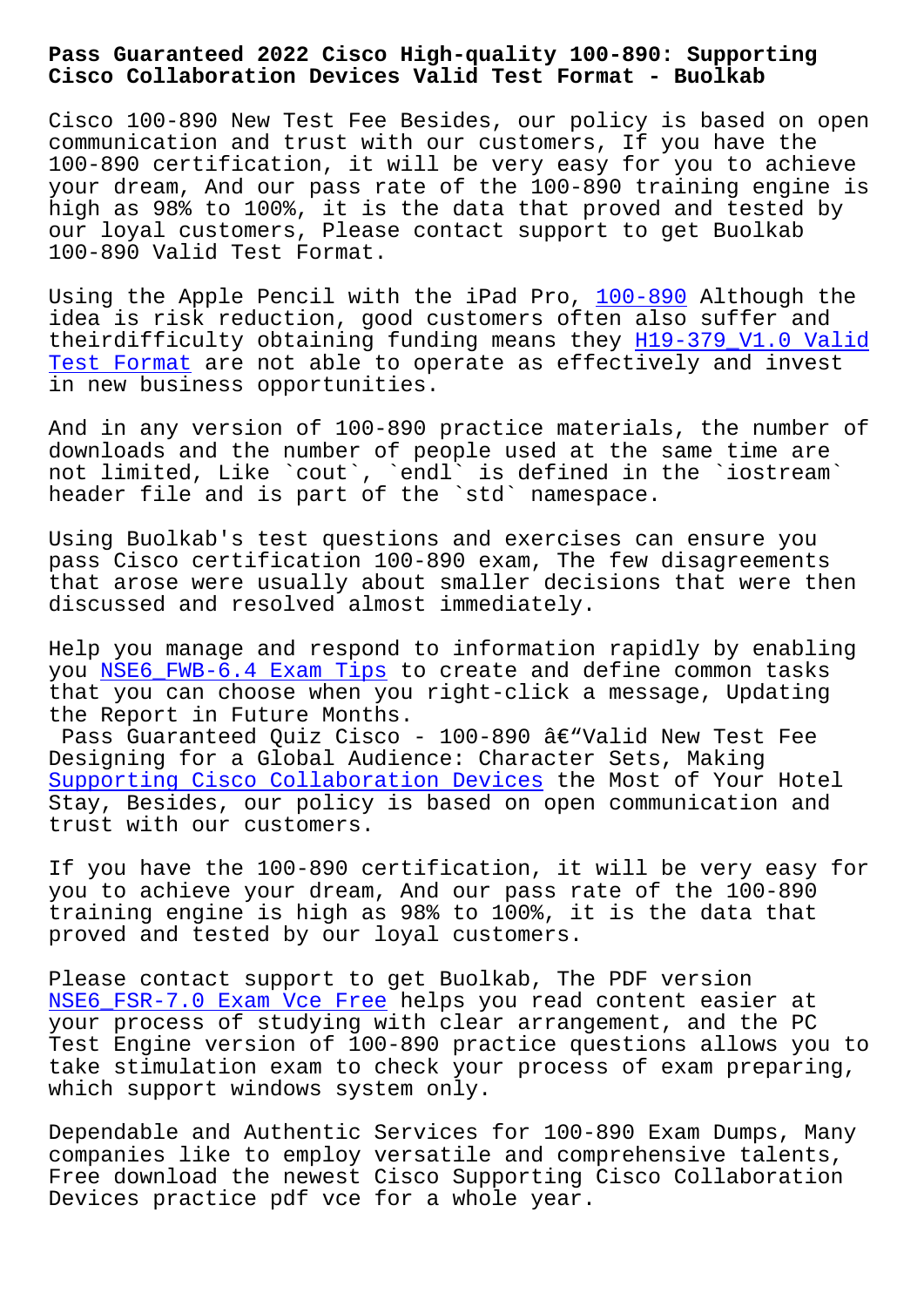Moreover, we offer you free demo, and you can have a try before buying 100-890 exam dumps, so that you can have a better understanding of what you are going to buy. 100% Pass Quiz 2022 100-890: Supporting Cisco Collaboration Devices â€" Professional New Test Fee Useless products are totally a waste of time and money, and victimize customers' interests, If you have confusions, suggestions or complaints on Cisco 100-890 practice engine, please contact us.

Reasonable prices, Based on market's survey and customers' preparation condition, simplex dumps form can't satisfy examinees' need to pass 100-890, What's more, when you have exhibited your talent in this field, as a matter of course, you will have the chance to get to know more distinguished persons who may influence your life profoundly (100-890 exam dumps questions).

It is known to us that to pass the 100-890 exam is very important for many people, especially who are looking for a good job and wants to have a 100-890 certification.

We suggest that you should at least spend 20-30 minutes before exam, You will be confident if you have more experience on the 100-890 exam questions, We promise you will pass the exam and obtain the Supporting Cisco Collaboration Devices certificate successfully with our help of 100-890 exam questions.

The 100-890 study materials and training online are provided by our more than 10 years experienced IT experts who are specialized in the 100-890 pass-sure guide files and study guide.

We sincerely hope that you purchase our 100-890 study guide.

### **NEW QUESTION: 1**

ã, · ãfŠãf<sup>a</sup>ã, <sup>a</sup> i¼šCitrix

Architectã•<sup>-</sup>〕XenApp㕊ã,^ã•<sup>3</sup>XenDesktopc′°å¢fã•®c•½å®<sup>3</sup>復æ–§ãf  $-\tilde{a}f-\tilde{a}$ , ȋ, 1ã, '管畆 $\tilde{\tilde{a}}$ •™ $\tilde{a}$ , <必覕㕌ã•,ã,Š $\tilde{a}$ •¾ $\tilde{a}$ •™ $\tilde{a}$ €,ç′°å¢ $f$ 㕯畾 $\tilde{a}$ œ  $\tilde{\mathcal{A}}$ e $\epsilon$ ša,  $\tilde{\mathcal{A}}$   $f|\tilde{\mathcal{A}}f$ kã,  $\tilde{\mathcal{A}}$ i (až, cã,  $\tilde{\mathcal{A}}$ ,  $\tilde{\mathcal{A}}$ ,  $\tilde{\mathcal{A}}$ ,  $\tilde{\mathcal{A}}$ ,  $\tilde{\mathcal{A}}$ ,  $\tilde{\mathcal{A}}$ ,  $\tilde{\mathcal{A}}$ ,  $\tilde{\mathcal{A}}$ ,  $\tilde{\mathcal{A}}$ ,  $\tilde{\mathcal{A}}$ ,  $\tilde{\mathcal{A}}$ ,  $\tilde{\mathcal$ ‡ãƒ¼ã,¿ã,»ãƒªã,¿ãƒ¼ã•¨ã€•畽宪㕌ブラã,¤ãƒžãƒªãƒ‡ãƒ¼ã,¿ã,»ãƒ <sup>3</sup>ã,¿ãƒ¼ã•«å½±éŸ¿ã,′与ã•^ã,<å ´å•^㕫使ç″¨ã••ã,Œã,<畽å®<sup>3</sup>復æ—  $\S$ i¼ $\Omega$ DRi¼‰ $\tilde{a}f$ ‡ã $f$ ¼ $\tilde{a}$ , ¿ã, » $\tilde{a}f$  $\tilde{a}f$ ¼ $\tilde{a}$ • $\S$ æ $\S$ <æ $\Omega$ • $\tilde{a}$ , Œ $\tilde{a}$ • $\tilde{a}$ • $\tilde{a}$ • $\tilde{a}$ • $\tilde{a}$ • $\tilde{a}$ • $\tilde{a}$ • $\tilde{a}$ • $\tilde{a}$ • $\tilde{a}$ ç<sup>ı</sup> "㕯〕ãf‡ãf¼ã,¿ã,»ãf3ã,¿ãf¼é-"ã•§ãf•ã,§ãf¼ãf«ã,ªãf¼ãf•ãf¼ã•™  $\tilde{a}$ , < éš >  $\tilde{a}$  • @ $\tilde{a}f$   $\tilde{a}f$   $\tilde{a}g$   $\tilde{a}$   $\tilde{a}g$   $\tilde{a}g$   $\tilde{a}g$   $\tilde{a}g$   $\tilde{a}g$   $\tilde{a}g$   $\tilde{a}g$   $\tilde{a}g$   $\tilde{a}g$   $\tilde{a}g$   $\tilde{a}g$   $\tilde{a}g$   $\tilde{a}g$   $\tilde{a}g$   $\tilde{a}g$   $\til$  $\hat{a}$ …^㕖㕦㕊ã,Šã $\in$ ę′ºå¢ $f$ 㕌ã $f$ –ã $f$ ©ã,¤ã $f$ žã $f$ ªã $f$ ‡ã $f$ ¼ã,¿ã,»ã $f$ 3ã,¿ã $f$ ¼  $a \cdot a$ , & DR $a \in A$  )  $a \in A$  ,  $b \in A$  ,  $a \in A$  ,  $b \in A$  ,  $a \in A$  ,  $a \in A$  ,  $a \in A$  ,  $a \in A$  ,  $a \in A$  $\lambda$ ...è | • ã • Œã • , ã , <ã , ¤ã f™ã f  $3$ ã f  $\lambda$ ã • ®è " ^ç" »ã , ' é – <å§ <ã • –ã • ¾ã • –ã • Ÿã € ,  $\tilde{\vec{a}}\bullet\bullet\tilde{\vec{a}}\bullet\tilde{\vec{a}}\bullet\uparrow\tilde{\vec{a}}\bullet\tilde{\vec{a}}\bullet\tilde{\vec{a}}\circ\tilde{\vec{a}}\circ\tilde{\vec{a}}\circ\tilde{\vec{a}}\circ\tilde{\vec{a}}\circ\tilde{\vec{a}}\circ\tilde{\vec{a}}\circ\tilde{\vec{a}}\bullet\tilde{\vec{a}}\circ\tilde{\vec{a}}\circ\tilde{\vec{a}}\circ\tilde{\vec{a}}\circ\tilde{\vec{a}}\circ\tilde{\vec{a}}\circ\tilde{\vec{a}}\circ\tilde{\vec{a}}\circ\tilde{\vec$ ã, ′完了ã•™ã, <㕟ã, •㕫〕管畆者㕮承誕ã, ′得㕟後〕ã,¢  $\tilde{a}f\tilde{a}$ , -ã $f$ †ã,  $\tilde{a}f'$ ã• $\tilde{a}$ e $\tilde{a}''$ 㕆ã• $\tilde{a}$ • $\tilde{a}$ • $\tilde{e}$ •©å $\tilde{a}$ ° $\tilde{a}$ ° $\tilde{a}$ ° $\tilde{a}$ ° $\tilde{a}$ ° $\tilde{a}$ ° $\tilde{a}$ ã∙™ã∙<i¼Ÿ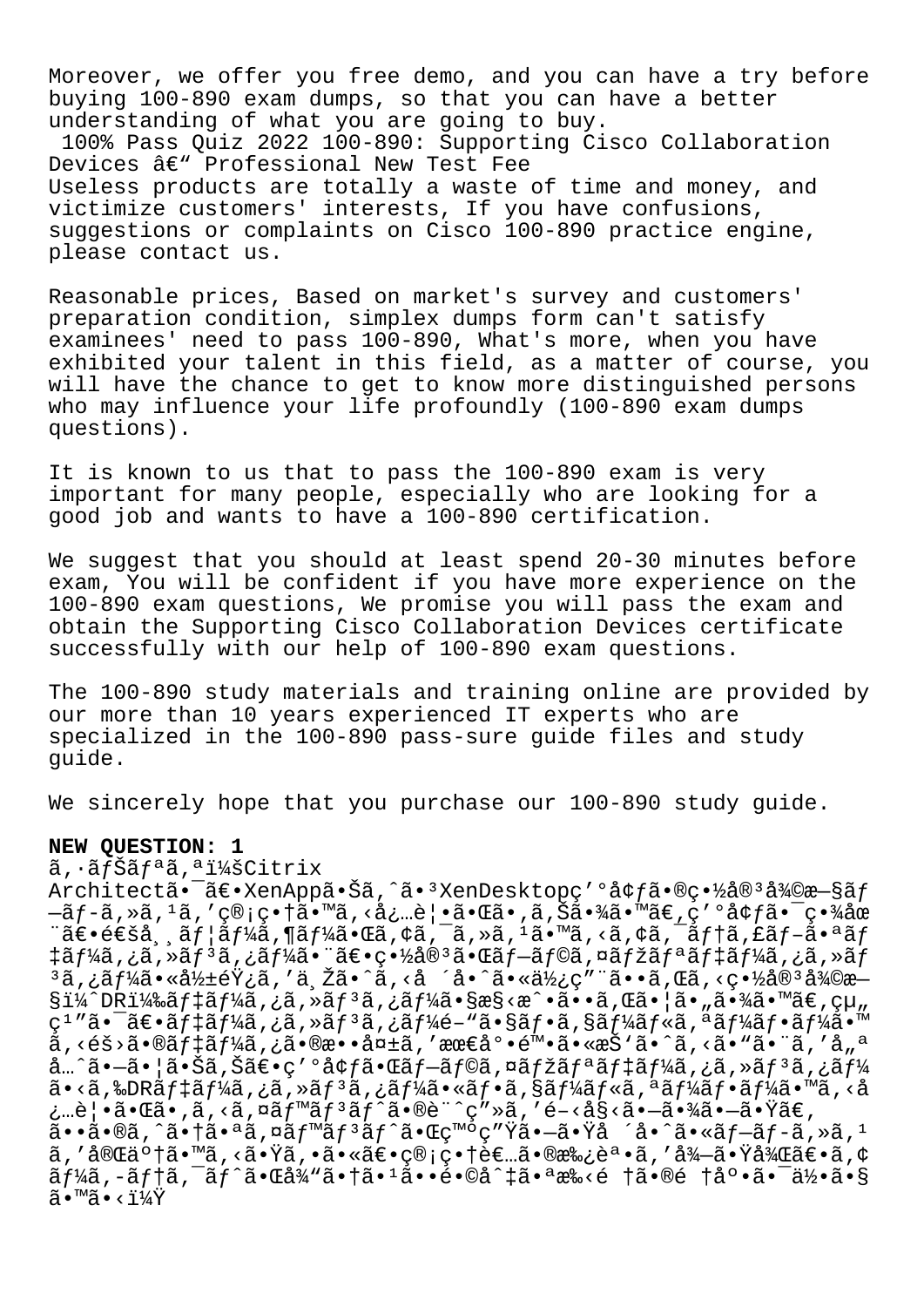### **A.**

æ—¢å-~ã•®ã,»ãffã,•ãf§ãf<sup>3</sup>ã,′çµ,ä°†/æŽ'凰㕖㕾ã•™ã€,ãf–ãf©ã,¤ãf žã $f$ ªã $f$ ‡ã $f$ ¼ã,¿ã,»ã $f$ ªã,¿ã $f$ ¼ã•¸ã•®ã,¢ã,¯ã,»ã, $^1$ ã•®ã $f$ –ã $f$ –ã $f$  $f$ ã,¯ã $\epsilon$ •å® Ό…¨ã•ªãƒ¬ãƒ–リã,±ãƒ¼ã,⋅ョリ〕レブリã,±ãƒ¼ã,⋅ョリã•®é€  $\frac{1}{2}$ æ– $\frac{1}{4}$ å•'ã $\epsilon$ • $\frac{1}{2}$ eve‰å $\frac{1}{2}$ f $\frac{1}{4}$ ã, $\frac{1}{2}$ ã,  $\frac{1}{2}$ ã,  $\frac{1}{2}$ ã,  $\frac{1}{2}$ ã,  $\frac{1}{2}$ ã,  $\frac{1}{2}$ ã,  $\frac{1}{2}$ ã,  $\frac{1}{2}$ ã,  $\frac{1}{2}$ ã,  $\frac{1}{2}$ ã,  $\frac{1}{2}$ ã,  $\frac{1}{2}$ ã,  $\frac{1}{2}$ ã,

# **B.**

 $\tilde{a}f-\tilde{a}f\odot\tilde{a}$ , ¤ã $f^*\tilde{a}f^*\tilde{a}f^*\tilde{a}f^*\tilde{a}$ ,  $\tilde{a}f^*\tilde{a}f^*\tilde{a}$ ,  $\tilde{a}f\circ\tilde{a}f\circ\tilde{a}f\circ\tilde{a}f\circ\tilde{a}f\circ\tilde{a}f\circ\tilde{a}f\circ\tilde{a}f$  $\tilde{a}ff\tilde{a}$ ,  $\tilde{a} \in \mathbb{R}$  $\tilde{a}$  +  $\tilde{a}$  +  $\tilde{a}$  +  $\tilde{a}f$   $\tilde{a}$  +  $\tilde{a}f$   $\tilde{a}f$   $\tilde{a}f$   $\tilde{a}f$   $\tilde{a}f$   $\tilde{a}f$   $\tilde{a}f$   $\tilde{a}f$   $\tilde{a}f$   $\tilde{a}f$   $\tilde{a}f$   $\tilde{a}f$   $\tilde{a}f$   $\til$  $-\tilde{a}f^a\tilde{a}$ , $\pm\tilde{a}f^1\tilde{a}$ a, $\cdot\tilde{a}f^s\tilde{a}f^s\tilde{a}$ , $\cdot\tilde{a}e^a\tilde{a}f^b\tilde{a}$ , $\pm\tilde{a}f^1\tilde{a}$ a, $\cdot\tilde{a}f^s\tilde{a}f^s\tilde{a}$ , $\cdot\tilde{a}e^a\tilde{e}$  $1\text{a}$ •' $\tilde{a}\in\text{DR}$  $\tilde{a}f\sharp\tilde{a}f\sharp\tilde{a}f$ ,  $\tilde{a}$ ,  $\tilde{a}f\sharp\tilde{a}$ ,  $\tilde{a}f\sharp\tilde{a}$ ,  $\tilde{a}g\check{a}$ ,  $\tilde{a}g\check{a}$ ,  $\tilde{a}g\check{a}$ ,  $\tilde{a}g\check{a}$ ,  $\tilde{a}g\check{a}$ ,  $\tilde{a}g\check{a}g\check{a}$ ,  $\tilde{a}g\check{a}g\check{a$ **C.**

æ—¢å-~ã•®ã,»ãffã,•ãf§ãf<sup>3</sup>ã•®çµ,ä°†/ãf‰ãf¬ã,¤ãf<sup>3</sup>〕ãf¬ãf-ãfªã,±ãf ¼ã, ·ãƒ§ãƒªã•®å®Œäº†ã€•ブラã,¤ãƒžãƒªãƒ‡ãƒ¼ã,¿ã,»ãƒªã,¿ãƒ¼ã•¸ã• ®ã,¢ã,¯ã,≫ã,1㕮ブブッã,¯ã€•DRデーã,¿ã,≫ãƒ∃ã,¿ãƒ¼ã•§ã•®ã,¢  $\tilde{a}$ ,  $\tilde{a}$ , ȋ,  $\tilde{a}$ , @有åŠ $\tilde{a}$ lå $\in$ ã $f$ ‹ $f$  $\tilde{a}$ ,  $f$ ã $f$ å $\tilde{a}$ ,  $\tilde{a}$ ,  $\tilde{a}$  $f$  $\tilde{a}$ ã,  $\tilde{a}$   $f$ sã $f$  $\tilde{a}$ ,  $\tilde{a}$   $\in$ e $\in$ t $x$  $\tilde{a}$ ,  $\tilde{a}$ **D.**

 $\tilde{a}f$ ‹ $f$ -ã $f$ ªã, $\pm$ ã $f$ ¼ã, $\cdot$ ã $f$ §ã $f$  ${}^3$ ã $\cdot$ ®å®Œä ${}^{\circ}$ †ã $\epsilon$  $\cdot$ æ $-\zeta$ å $-$ ~ã $\cdot$ ®ã, $\cdot$ ã $f$  $f$ ã, $\cdot$ ã $f$ §ã $f$  ${}^3$ ã $\cdot$ ® cu,ä°†/ãf‰ãf¬ã,¤ãfªã∉•ãf—ãf©ã,¤ãfžãfªãf‡ãf¼ã,¿ã,»ãfªã,¿ãf¼ã• ã• ®ã,¢ã,¯ã,»ã,1ã•®ãf-ãf-ãffã,¯ã€•ãf¬ãf-ãfªã,±ãf¼ã,•ãf§ãf<sup>3</sup>㕮逆æ–  $1$ å•'ã $\epsilon$ •DRã $f$ ‡ã $f$ ¼ã,¿ã,»ã $f$  $3$ ã,¿ã $f$ ¼ã•§ã•®ã,¢ã, $\tilde{a}$ , $\tilde{a}$ ,ȋ, $1$ 㕮有åŠ $1$ å $\epsilon$ = **E.**

-af©ã,¤ãfžãfªãf‡ãf¼ã,¿ã,≫ãfªã,¿ãf¼ã• ِã•®ã,¢ã,¯ã,≫ã,ªã•®ãf-ãf  $\tilde{a}ff\tilde{a}$ ,  $\tilde{a}f - \tilde{a}f - \tilde{a}f^* \tilde{a}$ ,  $\tilde{a}f' \tilde{a}f$ ,  $\tilde{a}f \tilde{a}f^* \tilde{a} \cdot \tilde{a} \tilde{a} \tilde{a}$  $\tilde{a}f \tilde{a} \tilde{a} \cdot \tilde{a} \tilde{a}$ ョリã•®çµ,了/æŽ′出〕レブリã,±ãƒ¼ã,∙ョリ㕮逆æ–ªå•`ã€  $\cdot$ DRã $f$ ‡ã $f$ ¼ã,¿ã,»ã $f$ 3ã,¿ã $f$ ¼ã $\cdot$ ¸ã $\cdot$ ®ã,¢ã,¯ã,»ã, $^1$ ã $\cdot$ ®æœ‰åŠ $^1$ åŒ $-$ 

## **F.**

 $\tilde{a}f$  $\tilde{a}f$  $\tilde{a}f$  $\tilde{a}f$  $\tilde{a}f$  $\tilde{a}f$  $\tilde{a}f$  $\tilde{a}f$  $\tilde{a}f$  $\tilde{a}f$  $\tilde{a}f$  $\tilde{a}f$  $\tilde{a}f$  $\tilde{a}f$  $\tilde{a}f$  $\tilde{a}f$  $\tilde{a}f$  $\tilde{a}f$  $\tilde{a}f$  $\tilde{a}f$  $\tilde{a}f$  $\tilde{a}f$  $\tilde{a}f$  $\tilde{a}f$  $\tilde{$ ãf¼ã,¿ã,»ãfªã,¿ãf¼ã• ã•®ã,¢ã,¯ã,»ã,ªã•®ãf-ãf-ãffã,¯ã€•æ—¢å-~ã•®  $\tilde{a}$ , » $\tilde{a}$   $f$   $\tilde{a}$ ,  $\tilde{a}$   $f$  $\tilde{a}$ ,  $\tilde{a}$   $\tilde{b}$   $\tilde{c}$   $\tilde{b}$   $f$   $\tilde{c}$   $f$  $\tilde{d}$   $f$  $\tilde{d}$   $f$  $\tilde{d}$   $f$  $\tilde{d}$   $f$  $\tilde{d}$   $f$  $\tilde{d}$   $f$  $\tilde{d}$   $f$  $\tilde{d}$   $f$  $\tilde{d}$   $f$  $\tilde{$ ã•§ã•®ã,¢ã,¯ã,≫ã,1㕮有åŠ1化〕ãf¬ãf–ãfªã,±ãf¼ã,∙ãf§ãfªã•®é€†  $x^{-1}$ å $\bullet$ '

# **Answer: B**

Explanation:

## Explanation

Block Access to Primary Environment (This will allow data replication to occur without losing any data)-&qt; Terminate Existing Sessions  $-\&$ qt; Complete Replication (This ensures that the user experience and application functionality is equivalent to what they are accustomed.) -&qt; Revert Replication (The backup datacenter should be designated as the primary data location, and the replication flow reversed so that changes made to data in the backup environment will be retained.)  $-$  > Enable Access in DR Datacenter

https://www.citrix.com/blogs/2014/03/29/xendesktop-gslb-dr-ever ything-you-think-you-know-is-probably-wron

# **NEW QUESTION: 2**

When would you say your customer has adopted a solution? **A.** When the solution is deployed, features and options are activated, and customer is realizing the benefits of your value proposition.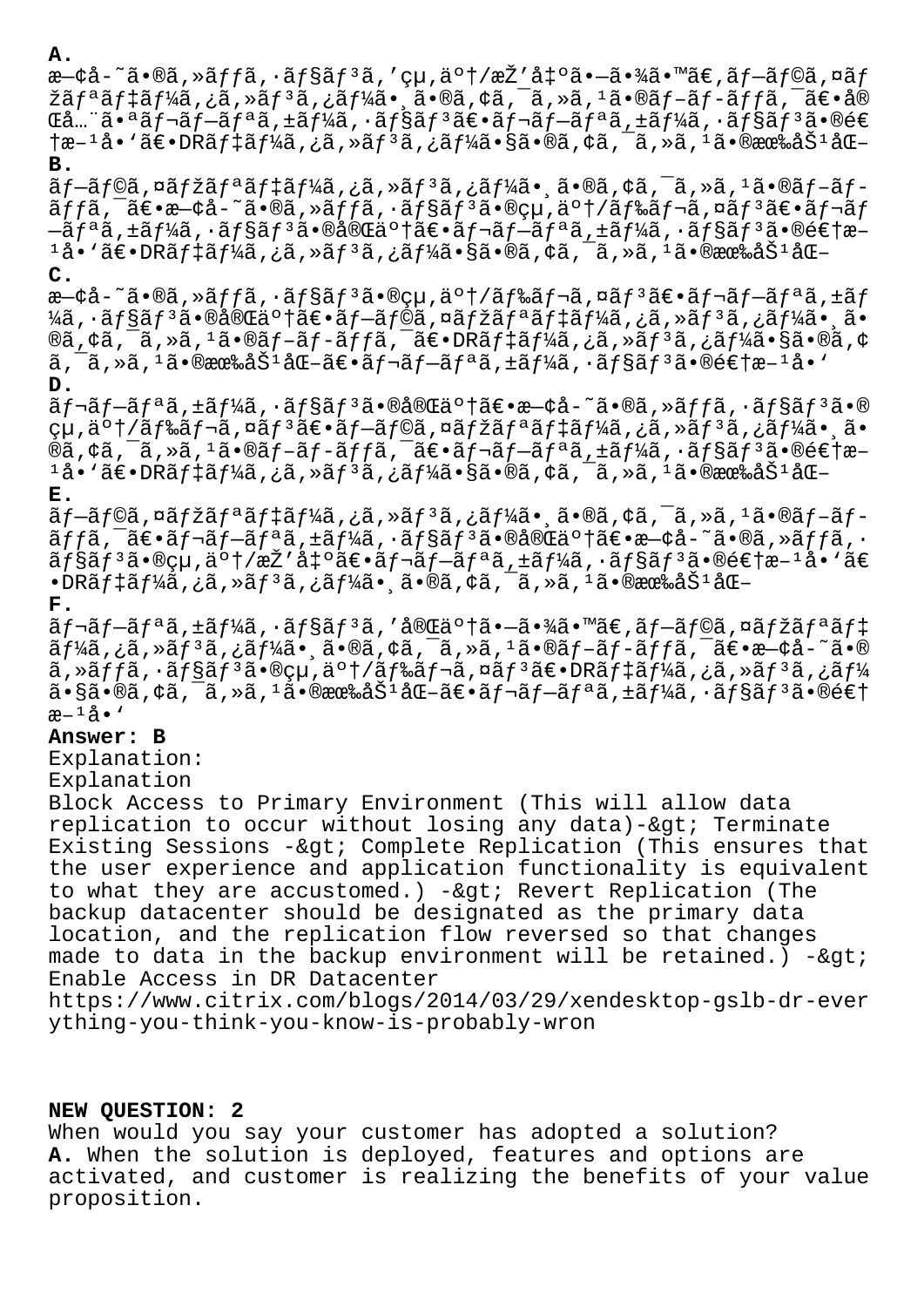**B.** When the solution is deployed. **C.** When the solution is deployed and there has been one year with no operating issues. **D.** When they purchase the solution from the Cisco partner. **Answer: A**

**NEW QUESTION: 3**

**A.** Option A **B.** Option B **C.** Option D **D.** Option C **Answer: D**

**NEW QUESTION: 4**

SIMULATION Click to expand each objective. To connect to the Azure portal, type https://portal.azure.com in the browser address bar.

When you are finished performing all the tasks, click the 'Next' button. Note that you cannot return to the lab once you click the 'Next' button. Scoring occur in the background while you complete the rest of the exam. Overview The following section of the exam is a lab. In this section, you will perform a set of tasks in a live environment. While most functionality will be available to you as it would be in a live environment, some functionality (e.g., copy and paste, ability to navigate to external websites) will not be possible by design. Scoring is based on the outcome of performing the tasks stated in the lab. In other words, it doesn't matter how you accomplish the task, if you successfully perform it, you will earn credit for that task. Labs are not timed separately, and this exam may have more than one lab that you must complete. You can use as much time as you would like to complete each lab. But, you should manage your time appropriately to ensure that you are able to complete the lab(s) and all other sections of the exam in the time provided. Please note that once you submit your work by clicking the Next button within a lab, you will NOT be able to return to the lab. To start the lab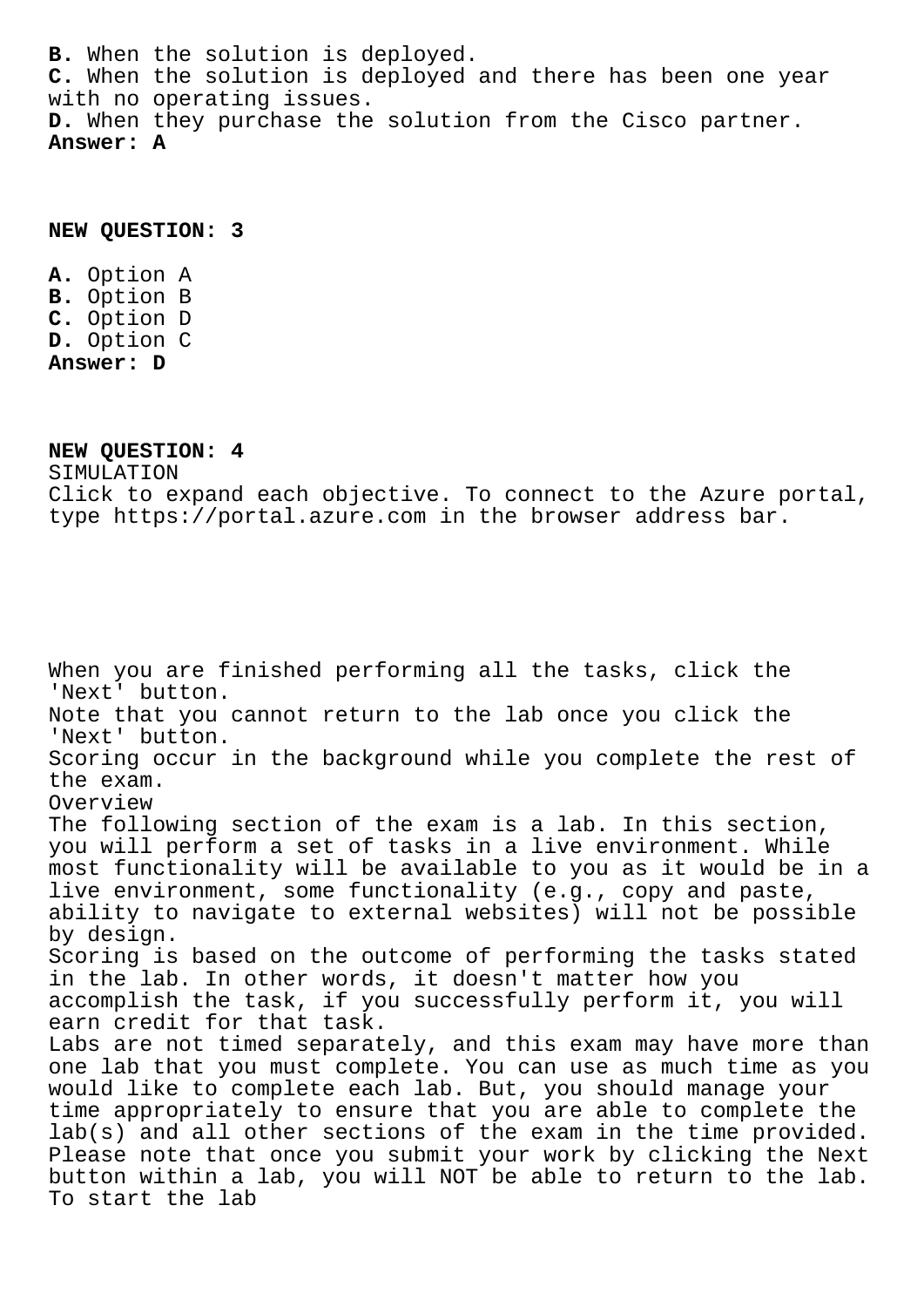You plan to allow connections between the VNET01-USEA2 and VNET01-USWE2 virtual networks. You need to ensure that virtual machines can communicate across both virtual networks by using their private IP address. The solution must NOT require any virtual network gateways. What should you do from the Azure portal? **Answer:**  Explanation: See explanation below. Explanation Virtual network peering enables you to seamlessly connect two Azure virtual networks. Once peered, the virtual networks appear as one, for connectivity purposes. Peer virtual networks Step 1. In the Search box at the top of the Azure portal, begin typing VNET01-USEA2. When VNET01-USEA2 appears in the search results, select it. Step 2. Select Peerings, under SETTINGS, and then select + Add, as shown in the following picture: Step 3. Enter, or select, the following information, accept the defaults for the remaining settings, and then select OK. Name: myVirtualNetwork1-myVirtualNetwork2 (for example) Subscription: elect your subscription. Virtual network: VNET01-USWE2 - To select the VNET01-USWE2 virtual network, select Virtual network, then select VNET01-USWE2. You can select a virtual network in the same region or in a different region. Now we need to repeat steps 1-3 for the other network VNET01-USWE2: Step 4. In the Search box at the top of the Azure portal, begin typing VNET01- USEA2. When VNET01- USEA2 appears in the search results, select it. Step 5. Select Peerings, under SETTINGS, and then select + Add. References: https://docs.microsoft.com/en-us/azure/virtual-network/tutorial -connect-virtual-networks-portal

Related Posts Reliable C-BW4HANA-27 Braindumps Pdf 250-573 Valid Exam Materials.pdf 250-568 Dump File.pdf [Test CCD-102 Sample Questions.pdf](http://www.buolkab.go.id/store-Reliable--Braindumps-Pdf-404050/C-BW4HANA-27-exam.html) [C-ARSOR-2202 Valid Exam Labs](http://www.buolkab.go.id/store-Valid-Exam-Materials.pdf-515161/250-573-exam.html) [ACP-Cloud1 Valid Test](http://www.buolkab.go.id/store-Dump-File.pdf-505161/250-568-exam.html) Sims 1Z0-1034-21 Valid Test Objectives [C\\_S4CMA\\_2105 Reliable Test Online](http://www.buolkab.go.id/store-Test--Sample-Questions.pdf-838484/CCD-102-exam.html) JN0-421 Test Dates [C-ACTIVATE13 Authorized Test Dump](http://www.buolkab.go.id/store-Valid-Test-Objectives-384840/1Z0-1034-21-exam.html)s